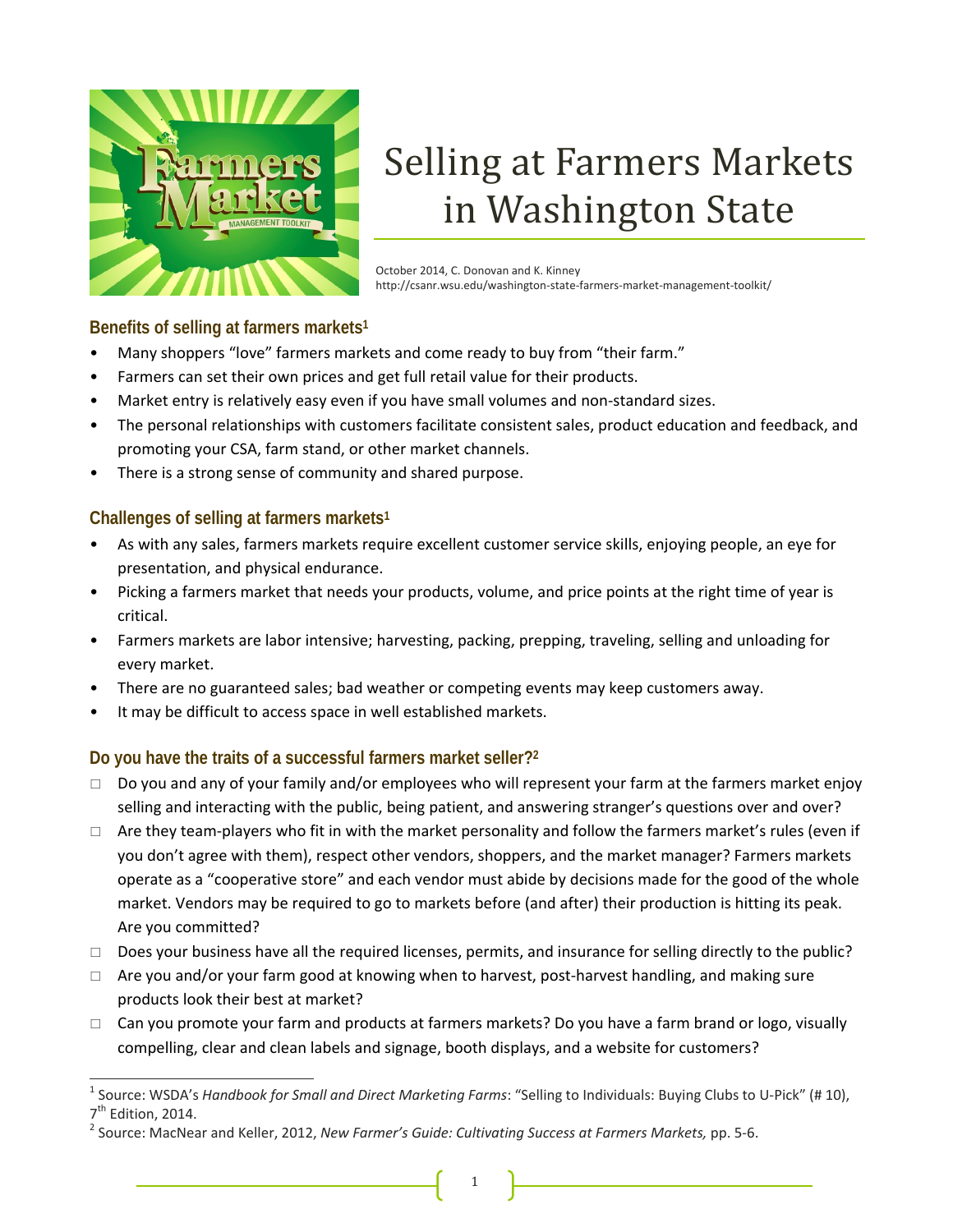#### **What products do you want to sell at farmers markets?**

This may seem obvious, but it helps to start with an inventory of:

- 1. Everything you plan to grow or raise and want to direct market, including niche harvests and value‐ added products;
- 2. For each product, how much or what volumes you think will be available;
- 3. When will each product (including seasonal varieties) be available;
- 4. What markets or customers you currently have; and
- 5. What are your price points for each product.

With this information in hand you can talk with the farmers market managers about what you have (and want to sell) and what they need. There might be established vendors with the same products. Or there might be a hole in the product mix or calendar that the market needs.

#### **What is your optimal number of farmers markets?**

To figure out the optimal number of farmers markets for your business, consider

- The availability of each of your major products over the course of a season;
- Potential sales versus the expenses;
- If you have reliable and excellent sales staff available; and
- How being at farmers markets will impact your other market channels.

#### **How do I find farmers markets in Washington?**

The Washington State Farmers Market Association (WSFMA) publishes an annual directory of farmers markets that are members of the WSFMA. It is available on the WSFMA website (www.wafarmersmarkets.com) or you can find hard copies at farmers markets or from the WSFMA. The Washington State Department of Health's Farmers Market Nutrition Program posts a list of farmers markets each year also. Look for "authorized farmers markets" for Eastern and Western WA (www.doh.wa.gov/YouandYourFamily/WIC/FarmersMarket).

#### **Initial research on farmers markets:**

- □ Where is the market located?
- $\Box$  When is the market open? What day(s) of the week and months of the year.
- $\Box$  What is the name of the "market manager"?
- $\Box$  Does the market have a nice, updated website?
- $\Box$  Are the market policies or rules and application available online?
- $\Box$  Is the market a member of the Washington State Farmers Market Association?

#### **How do I apply to get into a farmers market?**

Once you have decided which farmers market you are interested in, you will need to apply to be part of the market. Usually, farmers markets have a set of policies or rules. You should read these first.

Farmers markets also have an application. Usually applications are available on the market's website. You will need to complete the application and return it to the market manager. Typically, the applications ask for your business licenses, permits and licenses to sell your product, insurance information, and a description of your farm and growing practices. The farmers market will also want to know what products you plan to bring to the market and when you plan to bring them. Be sure to communicate with the manager when any of your farm plans change.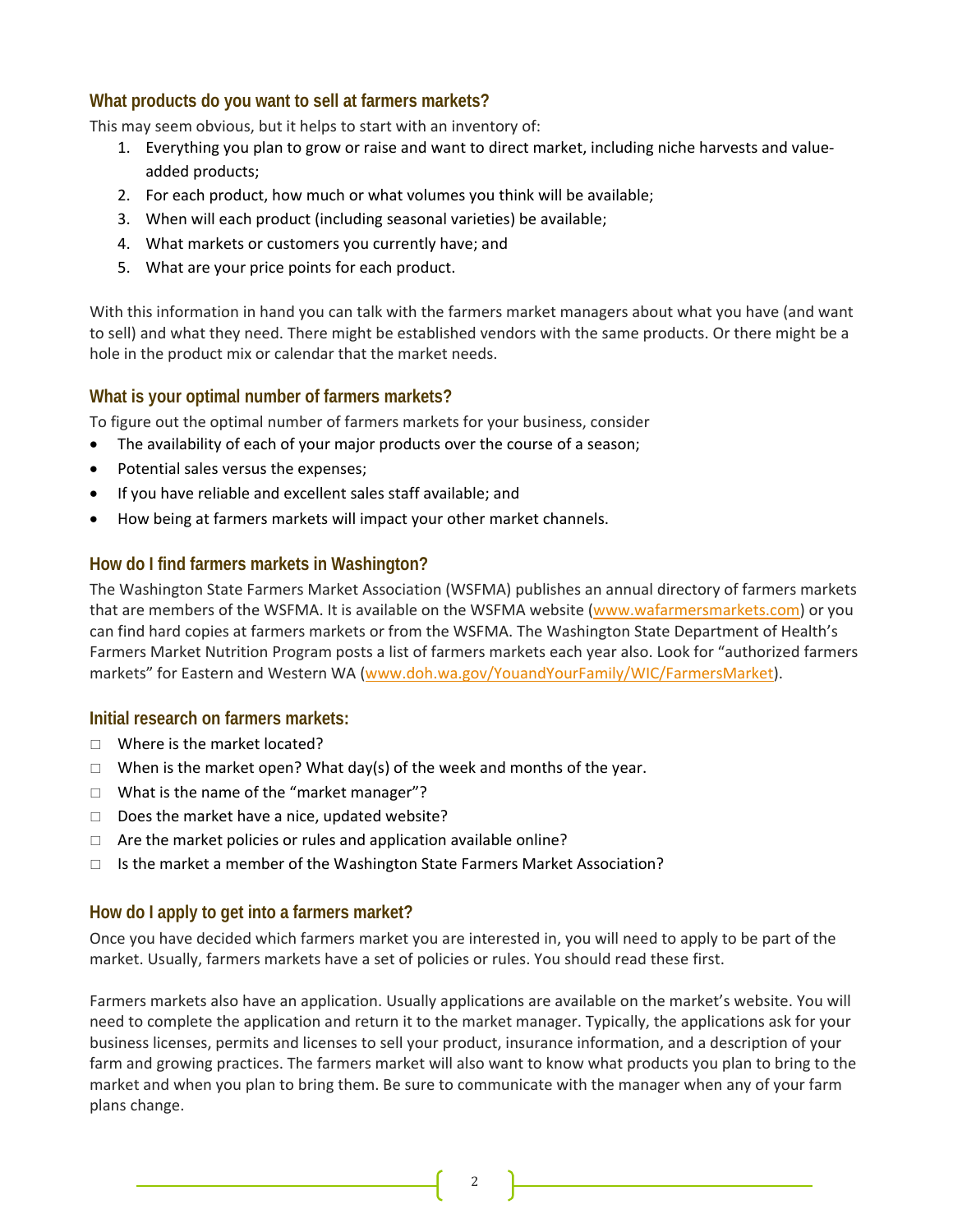#### **When do I apply to sell at a farmers market?**

Contact the farmers market as soon as you know you may want to sell there. Farmers markets require old and new vendors to apply or reapply each year to be part of their market. Markets typically start their application process early in the year, sometimes even in January or February. If you wait until you're ready to go to market, the farmers markets may be full.

#### **How do farmers markets decide who can sell at their market?**

The job of the market manager is to create an overall vendor and "product mix" that attracts shoppers and enables every vendor to do well. All farmers markets seek out high quality products and reliable vendors who create attractive displays, contributing to the overall success of the farmers market. Sometimes markets allow farms into their farmers market but only allow them to sell certain, agreed upon products.

#### **What should I tell the market manager?**

If there is anything unique about your products, be sure to tell the manager. This may be the variety you grow, special flavor features, seasonality (especially early or late season), storage potential, health aspects, culinary potential, etc. Production practices and claims can also be important, especially if your products are certified organic or sustainably produced in some way. Your "farm story" also matters to markets and customers. Are you "local" to the area? Does your family have a long legacy of agriculture in WA? Or are you an enterprising "new" farmer?

#### **What do the "market managers" do?**

Farmers Market Managers are in charge of organizing the farmers market and working with vendors. Many market managers work seasonally and have second jobs, so please be patient if they do not respond right away. And follow up. They often work with a volunteer board of directors made of up of vendors, community members, and other supporters.

#### **What do I need to ask the market manager?**

- $\Box$  How many vendors do they have and how many sell similar products? Do they need the product you are selling? Be sure to let the manager know if your product is produced in a special way (e.g., organic), uses locally sourced ingredients, or has other compelling features.
- $\Box$  How many shoppers do they expect each week?
- $\Box$  Do they have any data on past sales? What are typical sales per market for vendors with similar products?
- $\Box$  Who runs the market? Are there paid staff or is it mostly volunteers? Is there a board of directors?
- $\Box$  How many other markets does the manager or the market organization run?
- $\Box$  Can you get a copy of the market policies and/or rules?
- $\Box$  Is the market sufficiently funded? Does the market do any extra fundraising or rely mostly on vendor fees?
- $\Box$  How does the market promote itself? Is it attracting more customers every year?
- □ What kind of infrastructure is available for customers and vendors: shelter, restrooms, parking, loading, electricity?
- $\Box$  Does the market have a way for shoppers to use their credit or debit cards? Is it part of the Farmers Market Nutrition Program (FMNP) for WIC and Seniors and accept SNAP EBT?
- $\Box$  How are the vendor stall fees calculated? Markets may have flat rates, percentages of sales, or a combination. In addition, vendors are sometimes required to pay a membership fee to the farmers market.
- $\Box$  How are stall spaces assigned? How big is a usual stall space? Are vehicles on site?
- $\Box$  Is the culture and management of the market a good fit with your personality/philosophy?